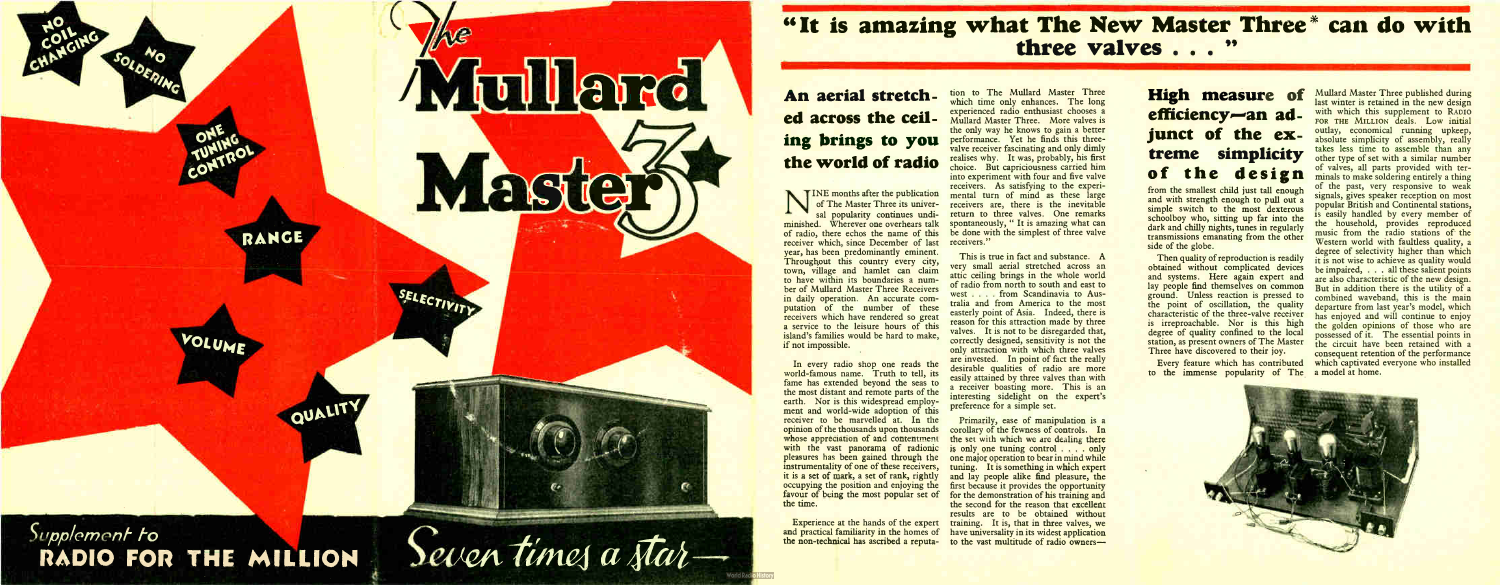

- 19 Connect left hand terminal (P) of valve holder v2 to terminal A of transformer T.2.
- 20 Connect terminal G of transformer T.2 to right hand terminal  $(G)$  of valve holder  $V_3$ .
- 21 Connect terminal  $+HT$  of transformer T.2 to terminal  $L.S. + on$  terminal strip T.S.2.

#### Battery Leads.

No. I.—Take a piece of black flex wire about a yard in length; bare each end attaching to one a black wander plug. About twelve inches from this same end remove the braid and rubber insulation at which point attach a red spade. Fix the other end of this wire under the left terminal of the on-off switch S. The red spade on this lead is placed under the terminal of the  $L, I$ . (Wet) Accumulator. The black wander plug on this lead is inserted into the socket marked negative of the dry high-tension battery. This wire is labelled Battery Lead No. r.

No. 2.-A second piece of black flex cut to a length of about 2 feet, is bared at each end ; to one extremity attach a black spade which is placed under the negative terminal of the low-tension (wet) accumulator. The other end is attached to the terminal  $F -$  of the third valve holder into which the L.F. valve called V.3 is placed.

No.  $5. - A$  9-inch length of red flex is bared at each end; take one end under the terminal  $F$  — of the valve holder marked V3 and attach a red wander plug to the other extremity. This plug is inserted into the positive socket of the grid bias battery.

No. 6.—A 9-inch length of black flex wire is then bared at each end, one end being taken to the terminal marked — GB of transformer T.I. and a black wander plug being attached to the other is inserted into the first or second negative socket  $(i\frac{1}{2}$  volts) of the grid-bias battery.

No. 3.—A piece of red flex about 2 feet in length is bared at either end; one extremity is placed under the terminal marked  $+ HT$  on Transformer T.I. To the other end attach a red wander plug and insert this into the socket marked 6ov in the dry high-tension battery.

No. 4.—Another 2 feet length of red flex is similarly treated at each end; one end is taken to the terminal marked  $L.S. +$ on the terminal strip T.S.2. To the other end attach a red wander plug which should be inserted into the socket marked ro8v in the dry high-tension battery.

No. 7.—Another 9-inch length of flex is treated in the same way. One end is taken to the terminal marked  $-$  GB on Transformer T.2. and the other end to which is attached a black wander plug is inserted into the fifth negative socket  $(7\frac{1}{2}-9)$ volts) of the grid bias battery. When a Mullard Super Power Valve is employed this lead will be taken to the last negative socket in the second G.B. Battery.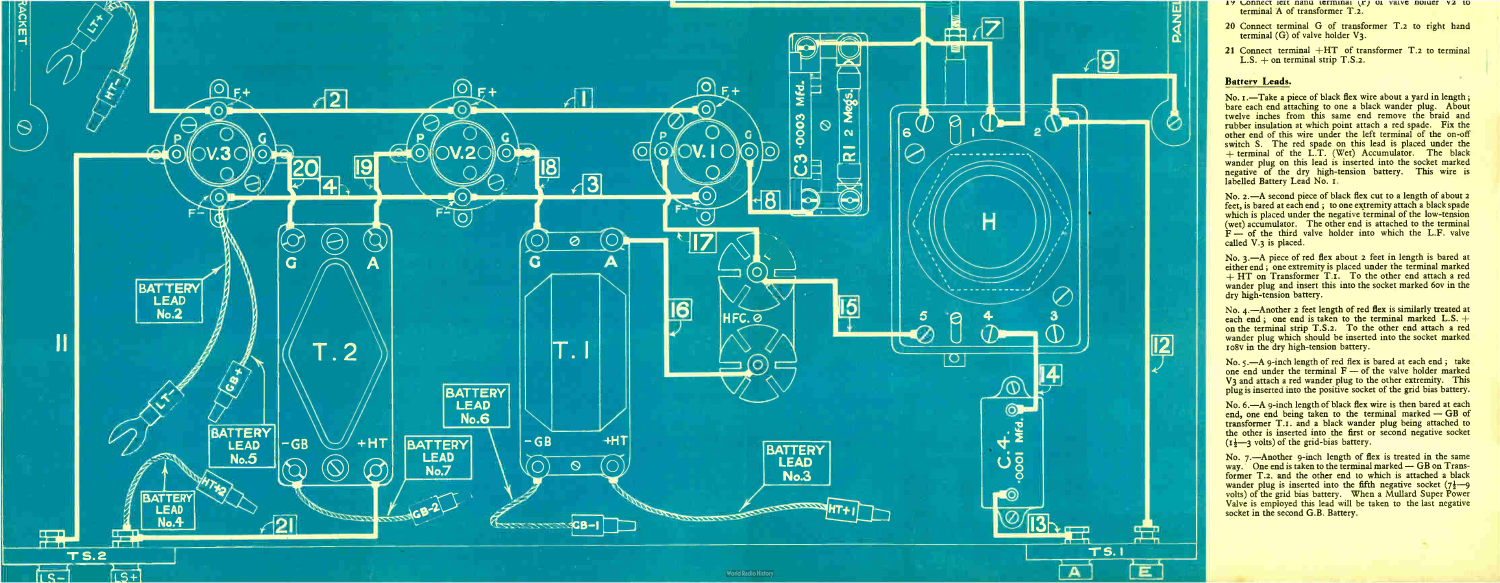SIMPLIFIED PLAN OF ASSEMBLY Nº 304 For THE MULLARD MASTER THREE STAR Published as a Supplement to the September (1928) issue of Radio for the Million

 $\Theta$ 

**Leminaceuse** 

 $\circledcirc$ 

 $\mathrm{O})$  (C

It is very important that the fixing nut on the L.T. Switch should make good contact with the metal panel, otherwise there will be no connection between the L.T. battery and earth.

When the set is to be operated on D.C. mains an ebonite panel should be used, in which event the following extra connections should be made :—

Connect together the terminals on the end plates of variable condensers C<sub>I</sub> and C<sub>2</sub>.

Connect the terminal on the end plate of variable condenser C2 to the right hand terminal of the switch S.

**BATTERY** LEAD No.1

 $\overline{\mathbf{5}}$ 

# WIRES CROSSING BUT NOT CONNECTED DO NOT BEND ANY WIRES TO THIS SHAPE

Connect the terminal on the end plate of variable condenser CI to terminal No. 2 of coil holder H.

— 1111.1»

by the MULLARD WIRELESS SERVICE Cº LT.P LONDON W.C.2



 $(\mathbb{O} \subset 2$  .00035  $\odot$  Mfd.  $(\mathbb{O})$ 

 $\left( \mathbb{Q}\right)$ 

BOTTOM EDGE OF PANEL

# INDICATES SCREW HOLES FOR COMPONENTS

 $\boldsymbol{\varnothing}$ 



101

 $\overline{\textcircled{C}}$   $\overline{\textcircled{1}}$   $\overline{\textcircled{0005}}$   $\overline{\textcircled{N}}$  Mfd.

**World Radio History** 



B.B.C. Wave Band—P

Long Wave Band—Push,

6

#### Point-by-Point Table

Lii

 $\mathbf{u}$ 

- 1 Connect together furthest terminals  $(F+)$  of valve holders V<sub>I</sub> and V<sub>2</sub>.
- 2 Connect together furthest terminals  $(F+)$  of valve holders V<sub>2</sub> and V<sub>3</sub>.
- 3 Connect together nearest terminals (F-) of valve holders V<sub>I</sub> and V<sub>2</sub>.
- 4 Connect together nearest terminals (F-) of valve holders V<sub>2</sub> and V<sub>3</sub>.
- 5 Connect furthest terminal  $(F+)$  of valve holder  $V_3$  to right hand terminal of switch S.
- 6 Connect terminal No. i of coil H to terminal on right side (fixed vanes) of variable condenser Cr.
- 7 Connect terminal No. 1 of coil H to furthest terminal of combined grid leak and condenser holder RI and C3.
- 8 Connect nearest terminal of combined grid leak and condenser holder  $RI$  and  $C3$  to right hand terminal  $(G)$  of valve holder VI.
- Note.— See that the two terminals at the nearest end of the combined grid leak and condenser holder are linked together.
- 9 Connect terminal No. 2 of coil H to nearest screw securing right hand panel bracket to baseboard.
- 10 Connect terminal No. 6 of coil H to terminal on right hand side (fixed vanes) of variable condenser C2.
- 11 Connect left hand terminal ( P) of valve holder V3 to terminal LS— on terminal strip TS.2.
- 12 Connect terminal No. 2 of coil H to terminal E on terminal strip T.S.I.
- 13 Connect terminal A on terminal strip T.S.I to nearest terminal of fixed condenser C4.
- 14 Connect furthest terminal of condenser C4 to terminal No.  $\alpha$  on coil H.
- 15 Connect terminal No. 5 of coil H to furthest terminal of H.F. Choke (H.F.C.).
- 16 Connect nearest terminal of H.F. Choke (H.F.C.) to terminal A of transformer T.I.
- 17 Connect left hand terminal (P) of valve holder VI to furthest terminal of H.F. Choke (HFC).
- 18 Connect terminal G of transformer T.I to right hand terminal  $(G)$  of valve holder  $V_2$ .

#### Wire No.

 $\Theta$